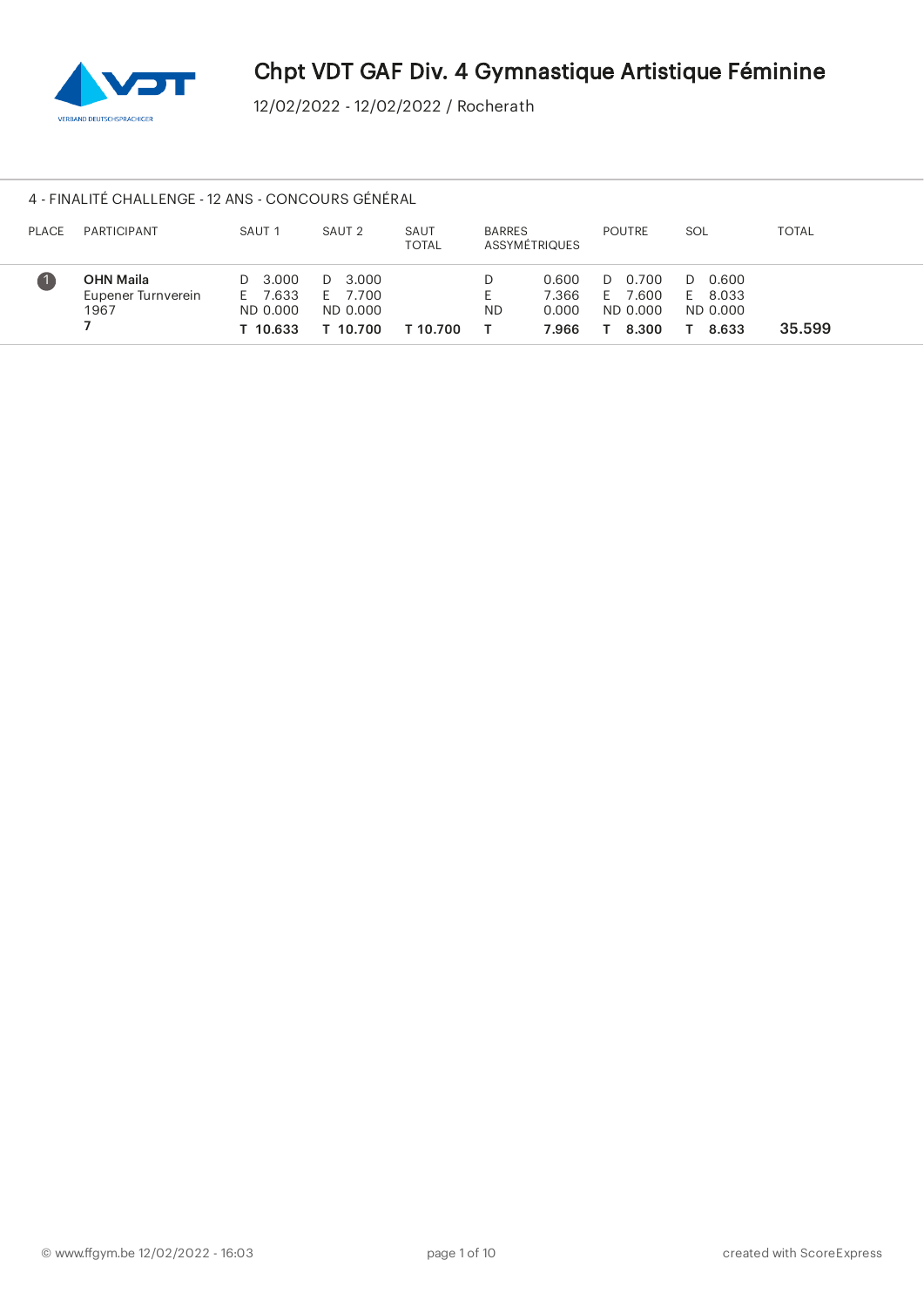

# 4 - FINALITÉ FFG - 11 ANS - CONCOURS GÉNÉRAL

| <b>PLACE</b>      | <b>PARTICIPANT</b>                                                        | SAUT <sub>1</sub>                                  | SAUT <sub>2</sub>                                  | SAUT<br><b>TOTAL</b> | <b>BARRES</b>       | ASSYMÉTRIQUES                    | <b>POUTRE</b>                                         | SOL                                                   | TOTAL  |
|-------------------|---------------------------------------------------------------------------|----------------------------------------------------|----------------------------------------------------|----------------------|---------------------|----------------------------------|-------------------------------------------------------|-------------------------------------------------------|--------|
| $\mathbf 1$       | <b>RAUW Victoria</b><br>Turn- und Sportverein<br>Rocherath                | 2.000<br>D.<br>9.233<br>E.<br>ND 0.000<br>T 11.233 | 2.000<br>D.<br>F.<br>9.000<br>ND 0.000<br>T 11.000 | T 11.233             | D<br>E<br><b>ND</b> | 1.500<br>5.533<br>0.000<br>7.033 | 2.200<br>D.<br>7.650<br>E.<br>ND 0.000<br>9.850<br>T. | 3.200<br>D.<br>7.633<br>- E -<br>ND 0.000<br>T 10.833 | 38.949 |
| $\left( 2\right)$ | <b>REINARTZ Chiara</b><br>Turn- und Sportverein<br>Heppenbach<br>3        | 2.000<br>D<br>8.933<br>E.<br>ND 0.000<br>T 10.933  | 0.000<br>D.<br>0.000<br>F.<br>ND 0.000<br>0.000    | T 10.933             | D<br><b>ND</b><br>т | 1.800<br>6.433<br>0.000<br>8.233 | 1.600<br>D.<br>7.200<br>F.<br>ND 0.000<br>8.800       | 2.200<br>D.<br>7.300<br>F.<br>ND 0.000<br>9.500<br>Τ. | 37.466 |
| $\left(3\right)$  | <b>HEYEN Liv</b><br>Turn- und Sportverein<br>Heppenbach<br>$\overline{2}$ | 2.000<br>D<br>8.466<br>F.<br>ND 0.000<br>T 10.466  | 2.000<br>D.<br>8.200<br>F.<br>ND 0.000<br>T 10.200 | T 10.466             | D<br>F<br><b>ND</b> | 2.400<br>6.033<br>0.000<br>8.433 | 1.900<br>D.<br>6.450<br>F.<br>ND 0.000<br>8.350       | 1.900<br>D<br>6.900<br>F.<br>ND 0.000<br>8.800<br>T.  | 36.049 |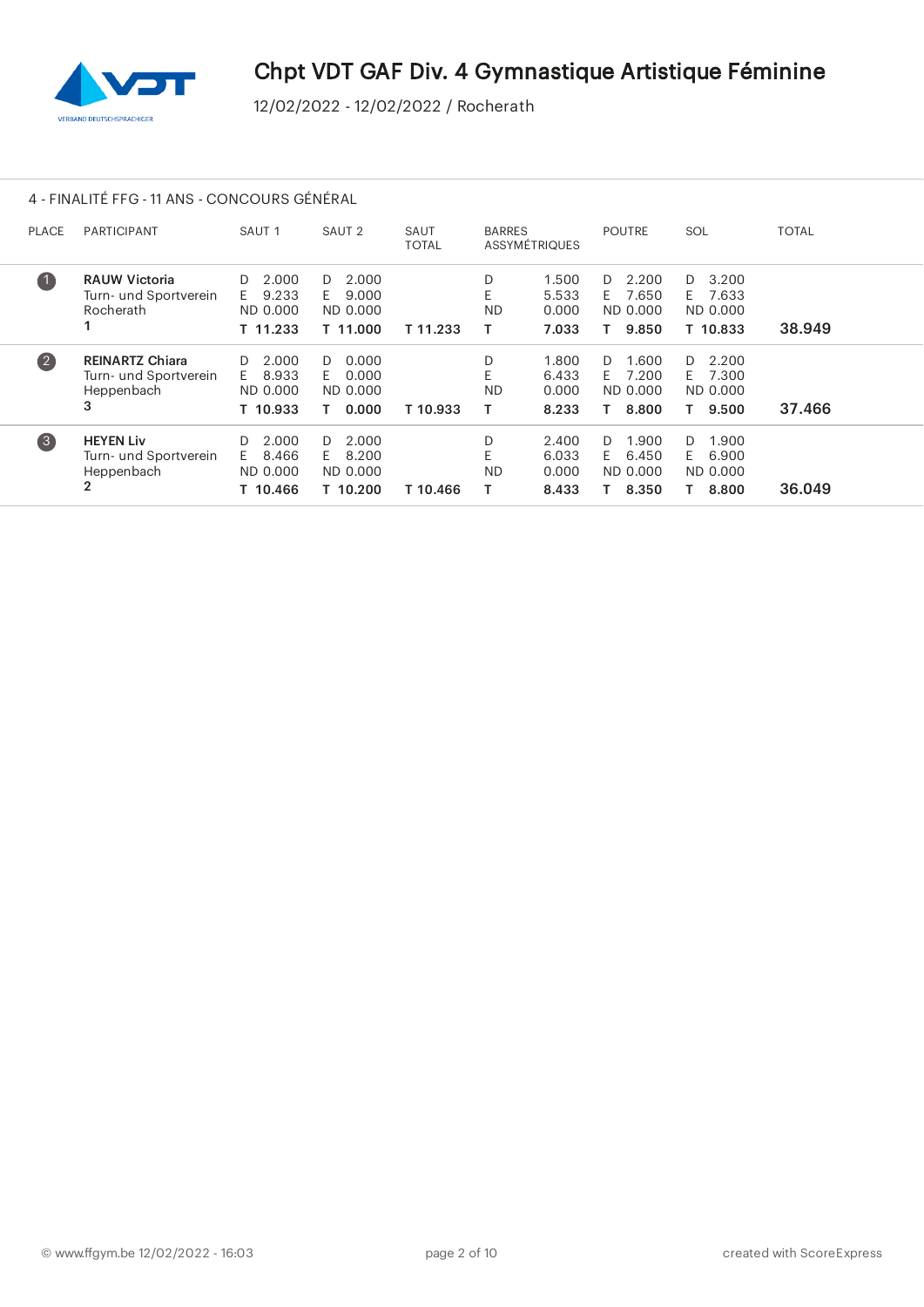

# 4 - FINALITÉ FFG - 12 ANS - CONCOURS GÉNÉRAL

| <b>PLACE</b>       | <b>PARTICIPANT</b>                                                    | SAUT <sub>1</sub>                                  | SAUT <sub>2</sub>                                  | SAUT<br><b>TOTAL</b> | <b>BARRES</b>            | ASSYMÉTRIQUES                    | <b>POUTRE</b>                                      | SOL                                                  | <b>TOTAL</b> |
|--------------------|-----------------------------------------------------------------------|----------------------------------------------------|----------------------------------------------------|----------------------|--------------------------|----------------------------------|----------------------------------------------------|------------------------------------------------------|--------------|
| $\mathbf 0$        | <b>ROSS Anne-Sophie</b><br>Turnverein "Spätlese"<br>Burg-Reuland<br>6 | 3.000<br>D.<br>8.700<br>E.<br>ND 0.000<br>T 11.700 | 3.000<br>D.<br>8.700<br>F.<br>ND 0.000<br>T 11.700 | T 11.700             | D<br><b>ND</b><br>т      | 2.300<br>6.700<br>0.000<br>9.000 | 1.900<br>D.<br>8.600<br>F.<br>ND 0.000<br>T 10.500 | 2.200<br>D.<br>8.733<br>E.<br>ND 0.000<br>T 10.933   | 42.133       |
| $\left( 2\right)$  | <b>ZANZEN Emily</b><br>Turn- und Sportverein<br>Heppenbach<br>5       | 4.000<br>D<br>8.233<br>E<br>ND 0.000<br>T 12.233   | 4.000<br>D.<br>F.<br>8.266<br>ND 0.000<br>T 12.266 | T 12.266             | D<br>E<br><b>ND</b><br>т | 1.800<br>4.833<br>0.000<br>6.633 | 1.900<br>D.<br>7.350<br>E.<br>ND 0.000<br>9.250    | 2.800<br>D.<br>7.766<br>E.<br>ND 0.000<br>T 10.566   | 38.715       |
| $\left( 3 \right)$ | <b>HENNES Sandra</b><br>Turn- und Sportverein<br>Heppenbach<br>4      | 3.000<br>D<br>8.666<br>F.<br>ND 0.000<br>T 11.666  | 3.000<br>D.<br>F.<br>8.066<br>ND 0.000<br>T 11.066 | T 11.666             | D<br>F<br><b>ND</b>      | 1.100<br>5.666<br>0.000<br>6.766 | 1.600<br>D.<br>5.150<br>F.<br>ND 0.000<br>6.750    | 1.900<br>D<br>7.233<br>F.<br>ND 0.000<br>9.133<br>Τ. | 34.315       |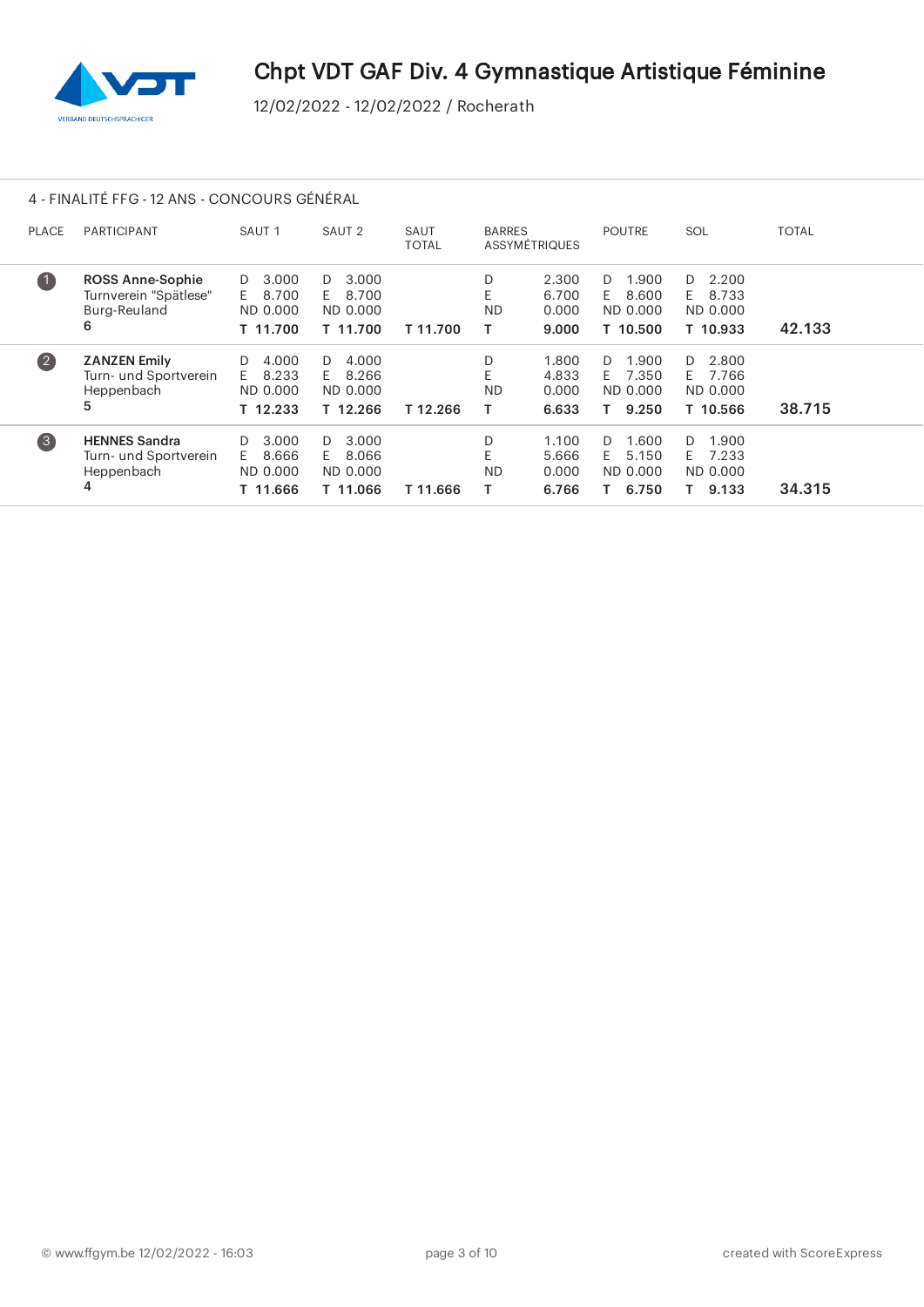

## 4 - FINALITÉ CHALLENGE - 13 ANS - CONCOURS GÉNÉRAL

| <b>PLACE</b> | PARTICIPANT                                             | SAUT <sub>1</sub>                          | SAUT 2                                     | SAUT<br>TOTAL | <b>BARRES</b><br>ASSYMÉTRIQUES |                                  | <b>POUTRE</b>                                   | SOL                                         | <b>TOTAL</b> |
|--------------|---------------------------------------------------------|--------------------------------------------|--------------------------------------------|---------------|--------------------------------|----------------------------------|-------------------------------------------------|---------------------------------------------|--------------|
|              | <b>ENGELS Julie</b><br>Eupener Turnverein<br>1967<br>15 | D 3.000<br>E 7.633<br>ND 0.000<br>T 10.633 | D 3.000<br>E 7.500<br>ND 0.000<br>T 10.500 | T 10.633      | <b>ND</b>                      | 1.500<br>7.033<br>0.000<br>8.533 | 1.900<br>D.<br>6.500<br>E.<br>ND 0.000<br>8.400 | 1.500<br>D.<br>E 5.733<br>ND 0.100<br>7.133 | 34.699       |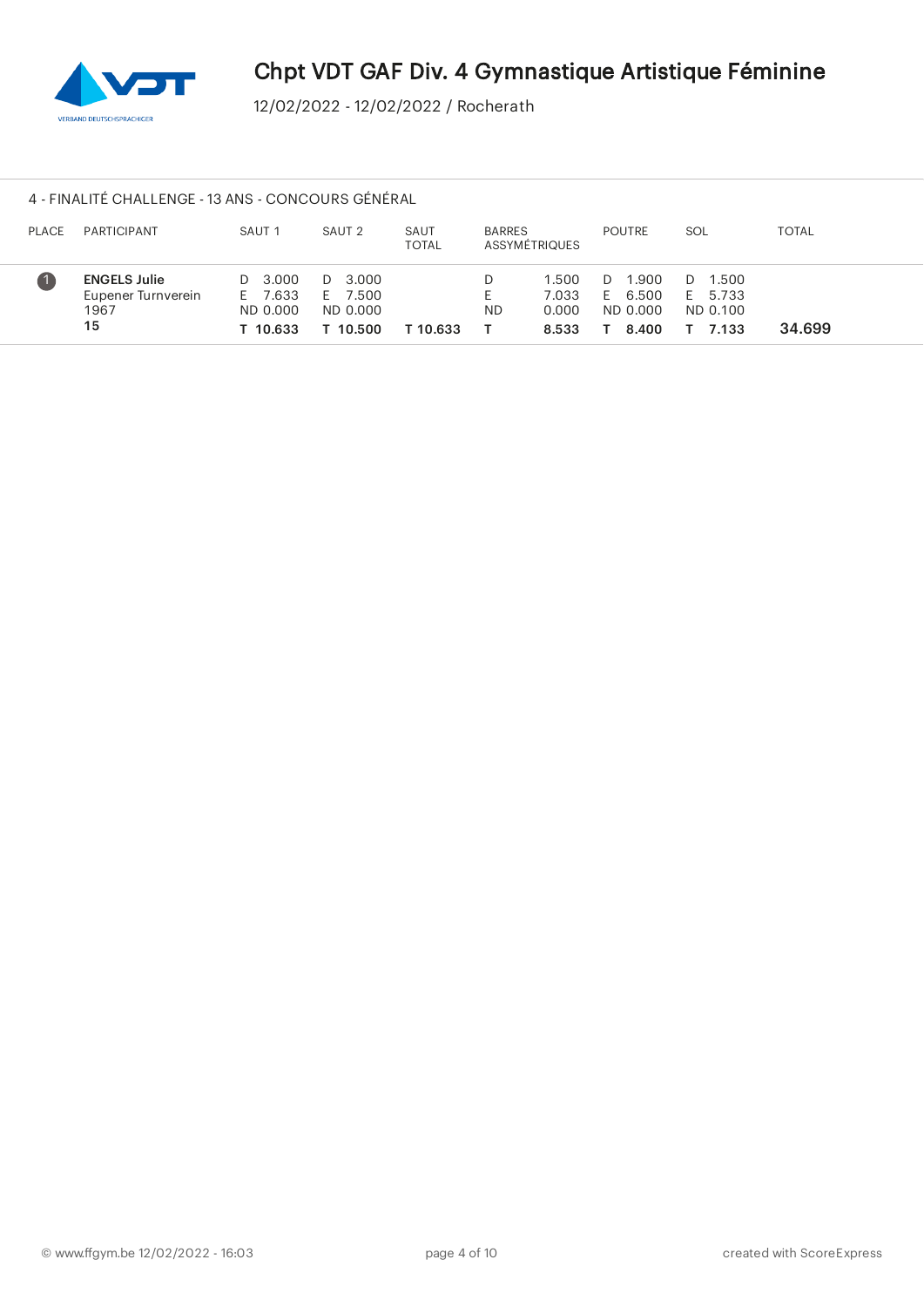

# 4 - FINALITÉ FFG - 13 ANS - CONCOURS GÉNÉRAL

| <b>PLACE</b>      | <b>PARTICIPANT</b>                                                        | SAUT <sub>1</sub>                                    | SAUT <sub>2</sub>                                 | SAUT<br><b>TOTAL</b> | <b>BARRES</b>             | <b>ASSYMÉTRIQUES</b>              | <b>POUTRE</b>                                         | SOL                                                   | <b>TOTAL</b> |
|-------------------|---------------------------------------------------------------------------|------------------------------------------------------|---------------------------------------------------|----------------------|---------------------------|-----------------------------------|-------------------------------------------------------|-------------------------------------------------------|--------------|
| $\bullet$         | <b>PALM Romy</b><br>Turn- und Sportverein<br>Rocherath<br>14              | 0.000<br>D<br>0.000<br>E.<br>ND 0.000<br>0.000<br>Τ. | 4.000<br>D<br>8.133<br>E.<br>ND 0.000<br>T 12.133 | T 12.133             | D<br>E<br><b>ND</b><br>T. | 2.900<br>8.200<br>0.000<br>11.100 | 2.300<br>D<br>7.250<br>E.<br>ND 0.000<br>9.550<br>Τ.  | 4.400<br>D<br>7.800<br>E.<br>ND 0.000<br>T 12.200     | 44.983       |
| $\bullet$         | <b>MARAITE Lynn</b><br>Turn- und Sportverein<br>"Frisch-Auf" Recht<br>9   | 3.000<br>D<br>8.733<br>E.<br>ND 0.000<br>T 11.733    | 3.000<br>D<br>E<br>8.866<br>ND 0.000<br>T 11.866  | T 11.866             | D<br>E<br><b>ND</b><br>Τ  | 1.800<br>7.533<br>0.000<br>9.333  | 2.700<br>D.<br>7.900<br>E.<br>ND 0.000<br>T 10.600    | 4.000<br>D<br>7.866<br>E.<br>ND 0.000<br>T 11.866     | 43.665       |
| $\left(3\right)$  | <b>PALM Mia</b><br>Turn- und Sportverein<br>Rocherath<br>13               | 3.000<br>D<br>8.400<br>E.<br>ND 0.000<br>T 11.400    | 3.000<br>D<br>8.966<br>E.<br>ND 0.000<br>T 11.966 | T 11.966             | D<br>E<br><b>ND</b><br>T. | 2.900<br>7.666<br>0.000<br>10.566 | 2.200<br>D<br>6.350<br>E.<br>ND 0.000<br>8.550<br>T.  | 3.700<br>D<br>8.100<br>E.<br>ND 0.000<br>T 11.800     | 42.882       |
| $\left( 4\right)$ | <b>RAUSCHEN Elisa</b><br>Turn- und Sportverein<br>"Frisch-Auf" Recht<br>8 | 3.000<br>D<br>9.133<br>E.<br>ND 0.000<br>T 12.133    | 3.000<br>D<br>9.100<br>E.<br>ND 0.000<br>T 12.100 | T 12.133             | D<br>E<br><b>ND</b><br>т  | 2.200<br>6.166<br>0.000<br>8.366  | 3.000<br>D<br>6.750<br>E.<br>ND 0.000<br>9.750<br>Τ.  | 3.700<br>D<br>7.533<br>E.<br>ND 0.000<br>T 11.233     | 41.482       |
| 6                 | <b>HOFFMANN Maja</b><br>Turn- und Sportverein<br>"Frisch-Auf" Recht<br>11 | 3.000<br>D<br>7.566<br>E.<br>ND 0.000<br>T 10.566    | 3.000<br>D<br>8.033<br>E.<br>ND 0.000<br>T 11.033 | T 11.033             | D<br>E<br><b>ND</b><br>т  | 0.600<br>7.166<br>0.000<br>7.766  | 3.400<br>D.<br>6.200<br>E.<br>ND 0.000<br>9.600<br>T. | 2.300<br>D.<br>6.566<br>E.<br>ND 0.000<br>8.866<br>T. | 37.265       |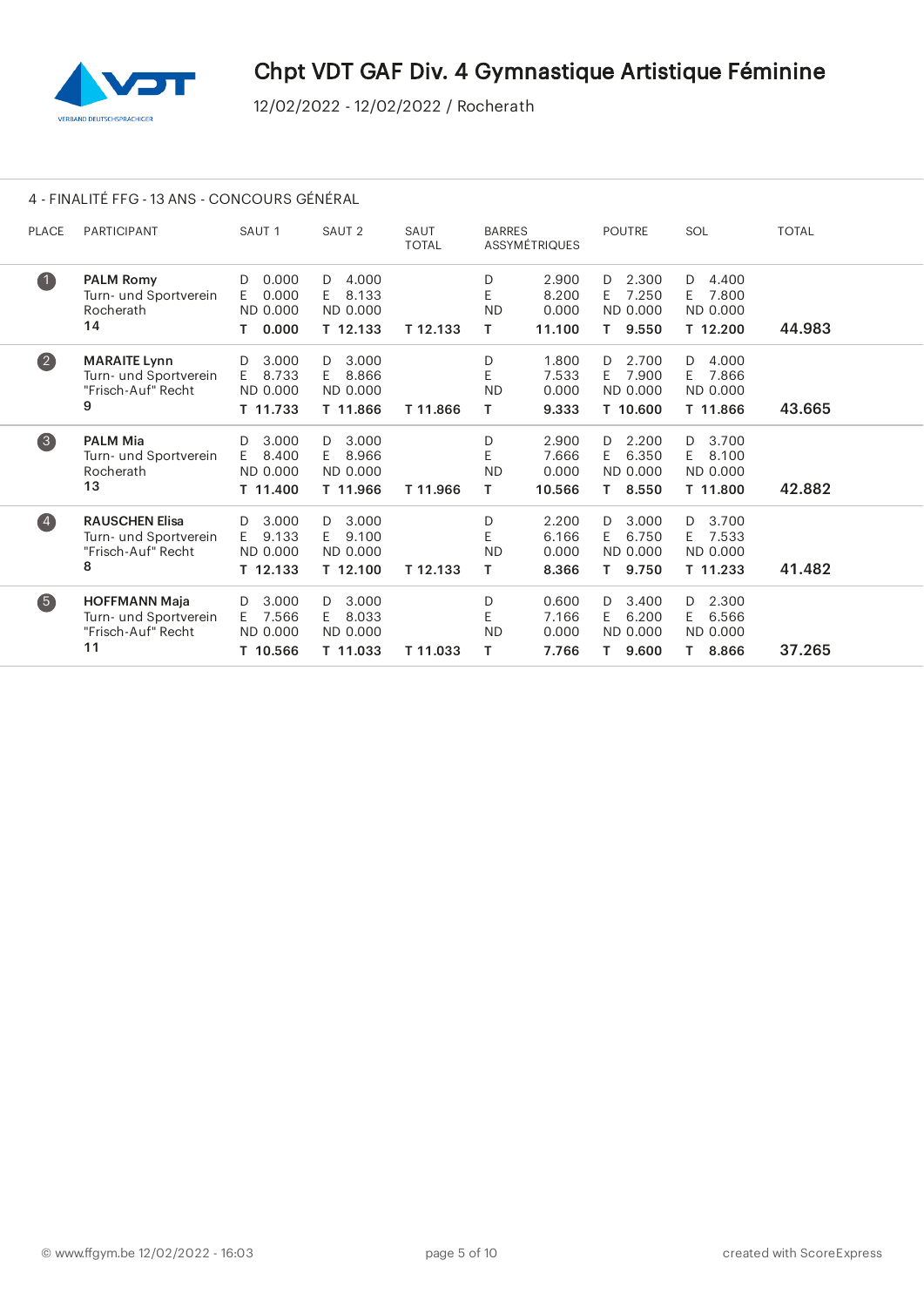

# 4 - FINALITÉ FFG - 14 ANS - CONCOURS GÉNÉRAL

| <b>PLACE</b>            | PARTICIPANT                                                                 | SAUT <sub>1</sub>                                 | SAUT <sub>2</sub>                                 | SAUT<br><b>TOTAL</b> | <b>BARRES</b>             | ASSYMÉTRIQUES                     | <b>POUTRE</b>                                         | SOL                                               | <b>TOTAL</b> |
|-------------------------|-----------------------------------------------------------------------------|---------------------------------------------------|---------------------------------------------------|----------------------|---------------------------|-----------------------------------|-------------------------------------------------------|---------------------------------------------------|--------------|
| $\bullet$               | <b>HUPPERTZ Sarah</b><br>Turn- und Sportverein<br>"Frisch-Auf" Recht<br>21  | 4.000<br>D<br>8.200<br>E.<br>ND 0.000<br>T 12.200 | 4.000<br>D<br>7.633<br>E.<br>ND 0.000<br>T 11.633 | T 12.200             | D<br>E<br><b>ND</b><br>T. | 3.300<br>8.800<br>0.000<br>12.100 | 4.900<br>D<br>7.500<br>E.<br>ND 2.000<br>T 10.400     | 5.600<br>D<br>E.<br>8.166<br>ND 0.000<br>T 13.766 | 48.466       |
| $\overline{\mathbf{2}}$ | <b>FICKERS Franziska</b><br>Turn- und Sportverein<br>Rocherath<br>22        | 4.000<br>D<br>8.500<br>E.<br>ND 0.000<br>T 12.500 | 4.000<br>D<br>8.600<br>E.<br>ND 0.000<br>T 12.600 | T 12.600             | D<br>E<br><b>ND</b><br>T. | 4.100<br>7.766<br>0.000<br>11.866 | 4.100<br>D<br>6.850<br>E.<br>ND 0.000<br>T 10.950     | 4.400<br>D<br>E 7.633<br>ND 0.000<br>T 12.033     | 47.449       |
| 3                       | <b>TIGANJ Samina</b><br>Eupener Turnverein<br>1967<br>17                    | 4.000<br>D<br>8.066<br>E.<br>ND 0.000<br>T 12.066 | $D$ 4.000<br>8.233<br>E.<br>ND 0.000<br>T 12.233  | T 12.233             | D<br>E<br><b>ND</b><br>т  | 0.900<br>8.000<br>0.000<br>8.900  | 3.100<br>D<br>6.600<br>E.<br>ND 0.300<br>9.400<br>T.  | 4.000<br>D<br>7.500<br>E.<br>ND 0.000<br>T 11.500 | 42.033       |
| $\left( 4\right)$       | <b>KOHNENMERGEN Marie</b><br>Turnverein "Spätlese"<br>Burg-Reuland<br>18    | 3.000<br>D<br>E 8.500<br>ND 0.000<br>T 11.500     | 3.000<br>D<br>8.133<br>E.<br>ND 0.000<br>T 11.133 | T 11.500             | D<br>E<br><b>ND</b><br>T. | 3.600<br>6.900<br>0.000<br>10.500 | 3.300<br>D<br>6.050<br>E.<br>ND 0.300<br>9.050<br>T.  | 2.800<br>D<br>E.<br>7.866<br>ND 0.000<br>T 10.666 | 41.716       |
| 6                       | <b>KRATZER Nele</b><br>Turnverein "Spätlese"<br>Burg-Reuland<br>19          | 3.000<br>D<br>8.133<br>F.<br>ND 0.000<br>T 11.133 | 3.000<br>D<br>8.300<br>E.<br>ND 0.000<br>T 11.300 | T 11.300             | D<br>E<br><b>ND</b><br>T. | 2.200<br>7.400<br>0.000<br>9.600  | 2.300<br>D<br>7.800<br>E.<br>ND 0.000<br>T 10.100     | 3.300<br>D<br>6.866<br>E.<br>ND 0.000<br>T 10.166 | 41.166       |
| 6)                      | <b>HICQUEBRAND Ina</b><br>Turn- und Sportverein<br>"Frisch-Auf" Recht<br>20 | 4.000<br>D.<br>E<br>8.000<br>ND 0.000<br>T 12.000 | 4.000<br>D<br>E.<br>8.333<br>ND 0.000<br>T 12.333 | T 12.333             | D<br>E<br><b>ND</b><br>т  | 2.200<br>5.033<br>0.000<br>7.233  | 4.100<br>D.<br>E.<br>5.600<br>ND 0.000<br>9.700<br>T. | 4.000<br>D<br>E.<br>7.233<br>ND 0.000<br>T 11.233 | 40.499       |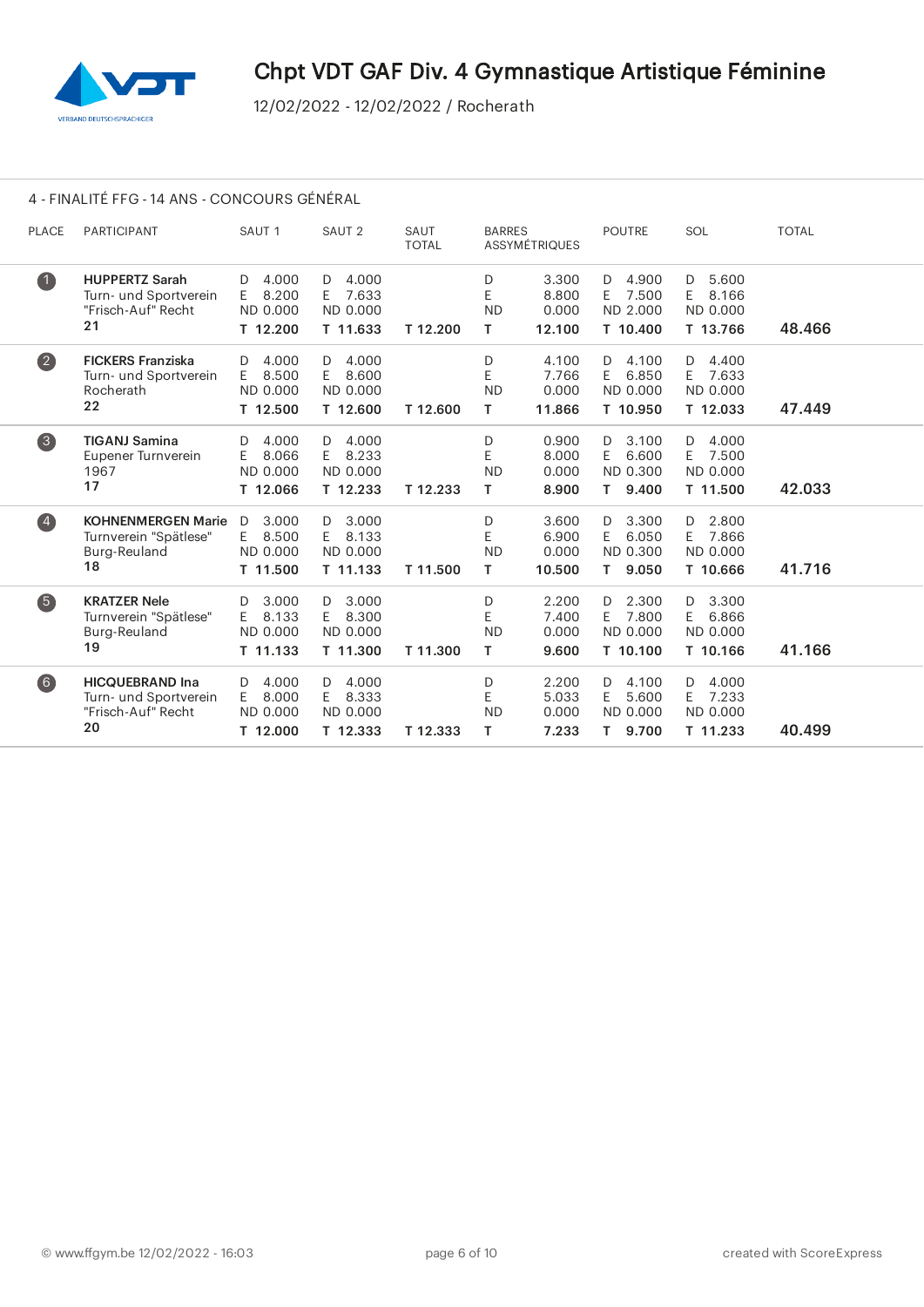

# 4 - FINALITÉ FFG - 15 ANS - CONCOURS GÉNÉRAL

| <b>PLACE</b>       | <b>PARTICIPANT</b>                                                      | SAUT <sub>1</sub>                                 | SAUT <sub>2</sub>                                  | SAUT<br><b>TOTAL</b> | <b>BARRES</b>       | ASSYMÉTRIQUES                     | <b>POUTRE</b>                                      | SOL                                                | <b>TOTAL</b> |
|--------------------|-------------------------------------------------------------------------|---------------------------------------------------|----------------------------------------------------|----------------------|---------------------|-----------------------------------|----------------------------------------------------|----------------------------------------------------|--------------|
| (1)                | <b>KÜCHENBERG</b><br>Pollyanna<br>Eupener Turnverein<br>1967<br>24      | 4.000<br>D<br>8.433<br>E.<br>ND 0.000<br>T 12.433 | 4.000<br>D<br>8.866<br>E.<br>ND 0.000<br>T 12.866  | T 12.866             | D<br>E<br><b>ND</b> | 3.200<br>8.900<br>0.000<br>12.100 | 5.200<br>D.<br>8.450<br>F.<br>ND 0.000<br>T 13.650 | 5.200<br>D.<br>7.633<br>F.<br>ND 0.000<br>T 12.833 | 51.449       |
| (2)                | <b>BORN Lara</b><br>Turn- und Sportverein<br>"Frisch-Auf" Recht<br>26   | 4.000<br>D<br>8.500<br>F.<br>ND 0.000<br>T 12.500 | D.<br>4.000<br>7.900<br>F.<br>ND 0.000<br>T 11.900 | T 12.500             | D<br><b>ND</b>      | 4.400<br>7.666<br>0.000<br>12.066 | 4.900<br>D.<br>6.200<br>F.<br>ND 0.000<br>T 11.100 | 5.600<br>D.<br>8.033<br>F.<br>ND 0.000<br>T 13.633 | 49.299       |
| $\left( 3 \right)$ | <b>EICHER Jade</b><br>Turn- und Sportverein<br>"Frisch-Auf" Recht<br>25 | 4.000<br>D<br>8.533<br>E.<br>ND 0.000<br>T 12.533 | 4.500<br>D<br>E 7.166<br>ND 0.000<br>T 11.666      | T 12.533             | D<br><b>ND</b>      | 1.800<br>7.400<br>0.000<br>9.200  | 3.300<br>D.<br>4.800<br>F.<br>ND 4.000<br>4.100    | 5.200<br>D.<br>8.200<br>F.<br>ND 0.000<br>T 13.400 | 39.233       |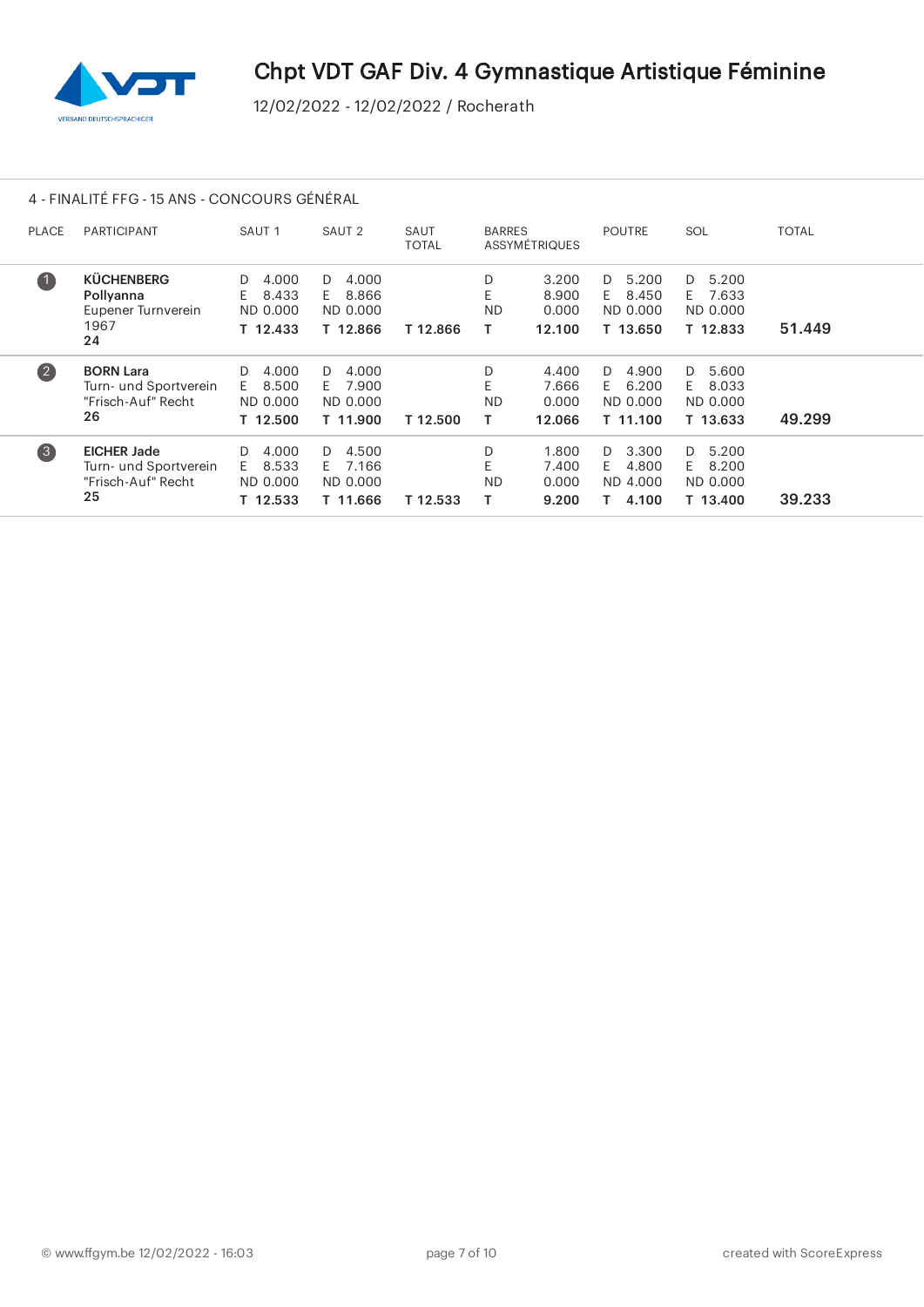

#### 4 - FINALITÉ FFG - 18 ANS - CONCOURS GÉNÉRAL

| <b>PLACE</b> | PARTICIPANT                                               | SAUT <sub>1</sub>                          | SAUT <sub>2</sub>                          | SAUT<br>TOTAL | <b>BARRES</b><br>ASSYMÉTRIQUES |                                   | <b>POUTRE</b>                                     | SOL                                                      | <b>TOTAL</b> |
|--------------|-----------------------------------------------------------|--------------------------------------------|--------------------------------------------|---------------|--------------------------------|-----------------------------------|---------------------------------------------------|----------------------------------------------------------|--------------|
|              | <b>LABERGER Marie</b><br>Eupener Turnverein<br>1967<br>30 | D 4.000<br>E 9.133<br>ND 0.000<br>T 13.133 | D 4.000<br>E 9.000<br>ND 0.000<br>r 13.000 | T 13.133      | <b>ND</b>                      | 4.400<br>8.700<br>0.000<br>13.100 | 4.800<br>D<br>8.350<br>E.<br>ND 0.000<br>T 13.150 | 4.800<br>$\mathbf{D}$<br>E 7.700<br>ND 0.000<br>T 12.500 | 51.883       |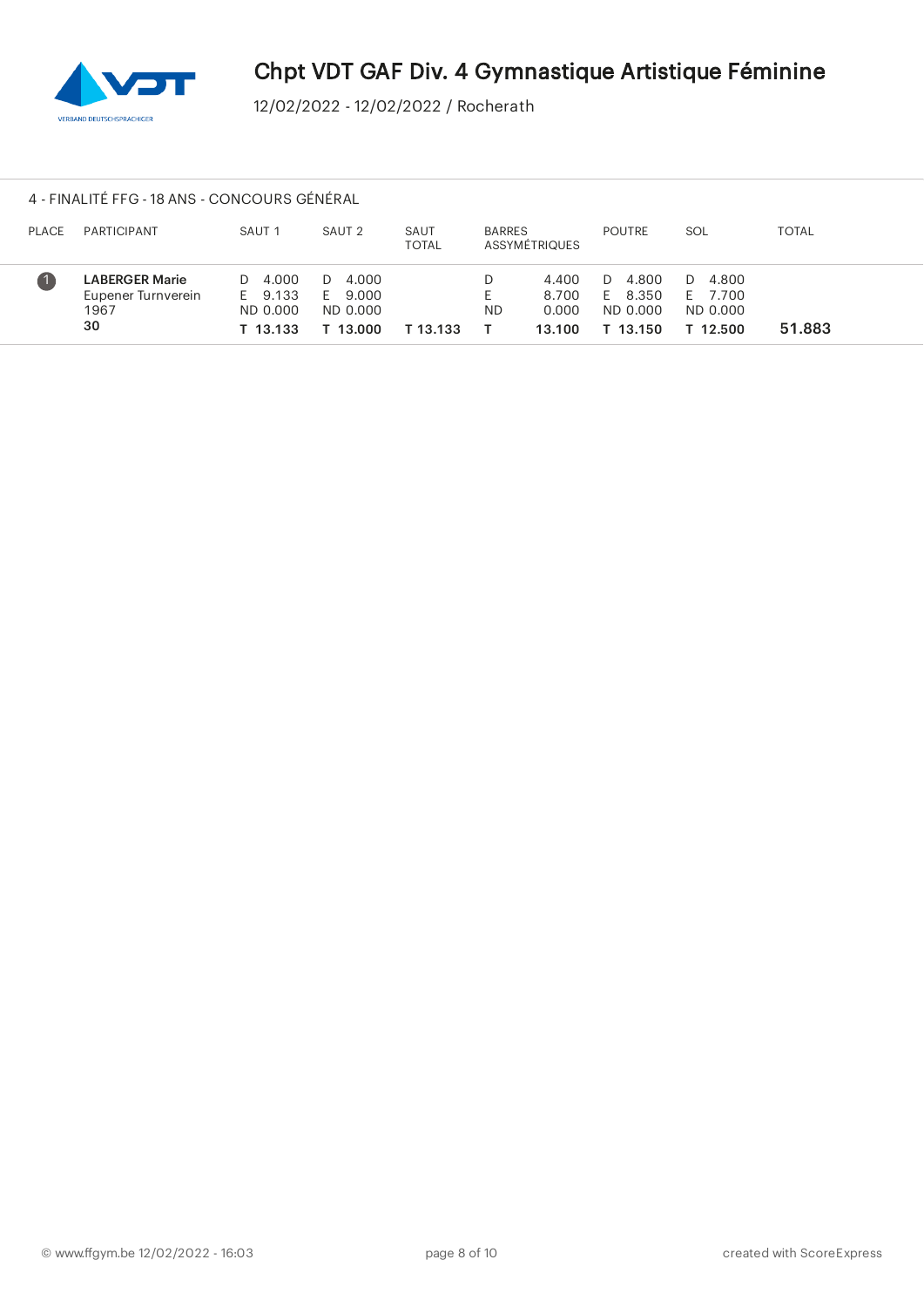

#### 4 - FINALITÉ FFG - 16 ANS - CONCOURS GÉNÉRAL

| <b>PLACE</b> | PARTICIPANT                                                       | SAUT <sub>1</sub>                          | SAUT <sub>2</sub>                          | SAUT<br>TOTAL | <b>BARRES</b><br>ASSYMÉTRIQUES |                                  | <b>POUTRE</b>                           | SOL                                        | TOTAL  |
|--------------|-------------------------------------------------------------------|--------------------------------------------|--------------------------------------------|---------------|--------------------------------|----------------------------------|-----------------------------------------|--------------------------------------------|--------|
|              | <b>PALM Anna-Lena</b><br>Turn- und Sportverein<br>Rocherath<br>27 | D 4.000<br>E 8.833<br>ND 0.000<br>T 12.833 | D 4.000<br>E 8.700<br>ND 0.000<br>T 12.700 | T 12.833      | <b>ND</b>                      | 2.600<br>6.133<br>0.000<br>8.733 | D 3.800<br>E 5.100<br>ND 0.000<br>8.900 | D 5.200<br>E 5.966<br>ND 0.000<br>T 11.166 | 41.632 |